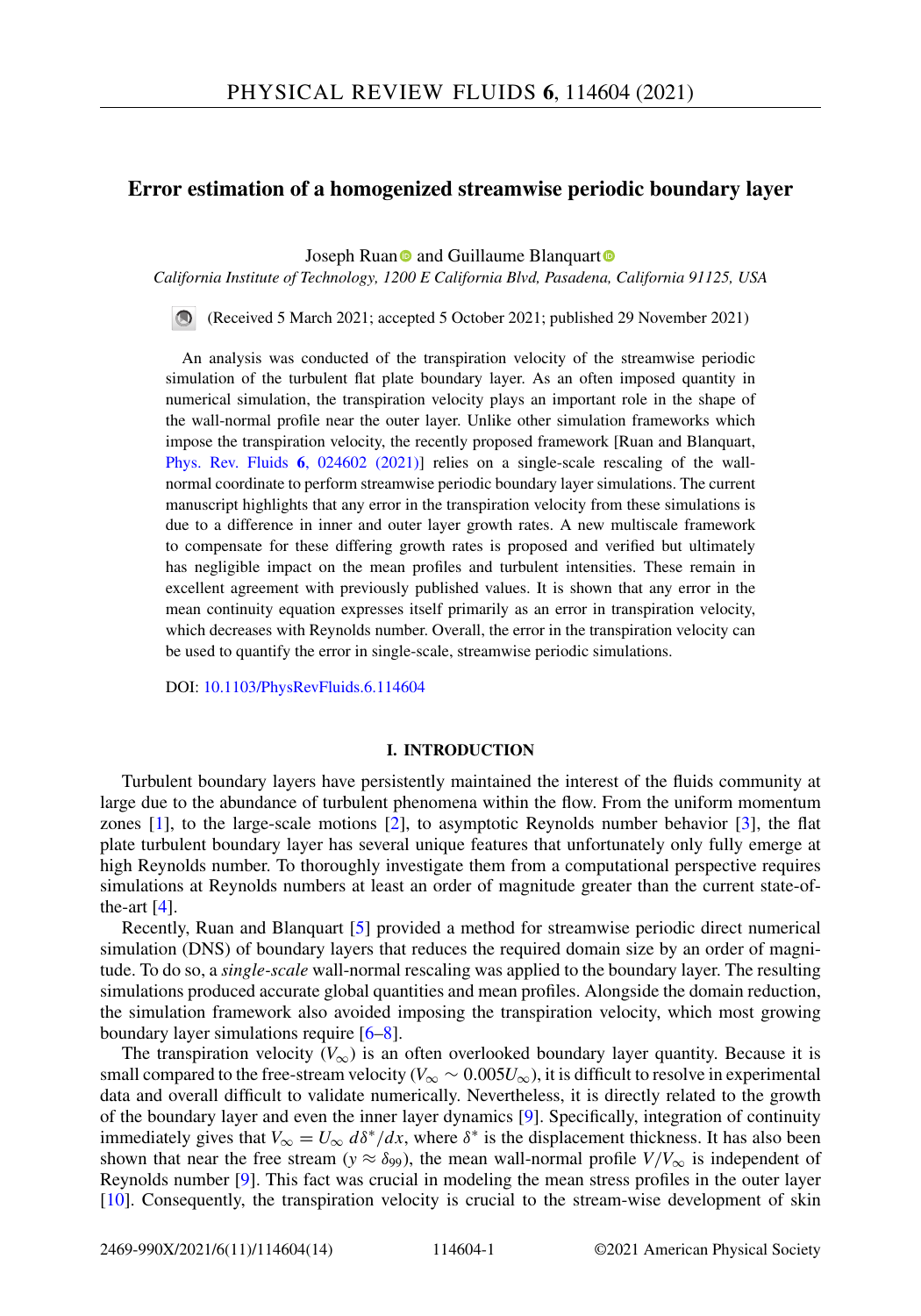<span id="page-1-0"></span>friction coefficient and shape factor. In all, despite being relatively absent in many experimental databases, its presence is felt throughout key turbulent quantities and profiles.

The mean fields of turbulent boundary layers are two-dimensional and in order to conduct simulations, one needs to specify the stream-wise inlet, stream-wise outlet, and wall-normal outlet for numerical well-posedness. Although much of the current literature on boundary layer simulation has been focused on the inflow conditions  $[6-8,11-13]$ , the majority of the stream-wise growing boundary layer simulations  $[6,7,11-13]$  impose a  $V_{\infty}(x)$  profile at the top of the domain. As mentioned earlier, doing so is equivalent to imposing *d*δ∗/*dx*. Consequently, the agreement of their other global quantities with empirical fits is only expected. However, the stream-wise periodic framework [\[5\]](#page-12-0) imposed no such transpiration velocity, and yet the resultant global quantities of interest were as good as if not better than those of stream-wise growing simulations. These surprisingly good results form the basis for the present study. Since no transpiration velocity was imposed, the resultant transpiration velocity within the periodic simulation can be used as a quantification of numerical error. Given how deeply tied the transpiration velocity is to boundary layer dynamics, it is necessary to (1) investigate and quantify the error in transpiration velocity and (2) look at the impact of multi scale vs single-scale simulations for a range of Reynolds numbers numerically and analytically.

First, Sec. II gives a quick overview of Ref. [\[5\]](#page-12-0) and theorizes how errors in the transpiration velocity might develop. Then we investigate the multiscale nature of the boundary layer, *a priori* in Sec. [III](#page-3-0) and *a posteriori* in Sec. [IV.](#page-5-0) Finally, Sec. [V](#page-9-0) provides an interrogation of the continuity equation via an error budget.

### **II. ANALYSIS OF STATIONARY BOUNDARY LAYER**

#### **A. A review of streamwise periodic boundary layer simulations**

We only provide a brief overview of the stream-wise periodic boundary layer framework. The reader is referred to Ruan and Blanquart  $[5]$  for a complete derivation of Eqs. (2)–[\(4\)](#page-2-0) (below). A flat plate boundary layer under Cartesian coordinates  $(x_1, x_2, x_3)$ , has velocity components in the stream-wise  $(x_1)$ , wall-normal  $(x_2)$ , and span-wise  $(x_3)$  directions, respectively. We define the following new coordinates through a wall-normal rescaling:

$$
\xi_1 = x_1, \quad \xi_2 = x_2 \frac{q_0}{q(x_1)}, \quad \xi_3 = x_3,
$$
\n(1)

where  $q = q(x)$  is a single length scale meant to parallelize the boundary layer locally. This coordinate change is applied to the Navier-Stokes equations. Two critical assumptions are further applied:

(1) There exists a function  $q(x_1)$  such that ensemble-averaged quantities are both statistically stationary and statistically homogeneous in the  $\xi_1, \xi_3$  directions.

(2) The rescaled governing equations are evaluated at the stream-wise location where  $x_1 = x_0$ ,  $q(x_1) = q_0$  and are assumed to be valid for a narrow stream-wise domain centered at  $x_1 = x_0$ .

After an *a priori* and *a posteriori* analyses, all terms with the second streamwise derivative  $(q'')$ and the square of the first streamwise derivative  $(q^2)$  are neglected, and the following equations are obtained:

$$
\frac{\partial u_j}{\partial \xi_j} = \xi_2 \frac{q'}{q} \frac{\partial u_1}{\partial \xi_2},\tag{2}
$$

$$
\frac{\partial u_i}{\partial t} = -u_j \frac{\partial u_i}{\partial \xi_j} - \frac{1}{\rho} \frac{\partial P}{\partial \xi_i} + v \frac{\partial^2 u_i}{\partial \xi_j^2} + \underbrace{\xi_2 \frac{q'}{q} u_1 \frac{\partial u_i}{\partial \xi_2}}_{\text{source term}}.
$$
\n(3)

The additional source terms within Eqs. (2) and (3) continuously rescale the boundary layer to account for its overall growth. In the regular/conventional spatially growing boundary layer, the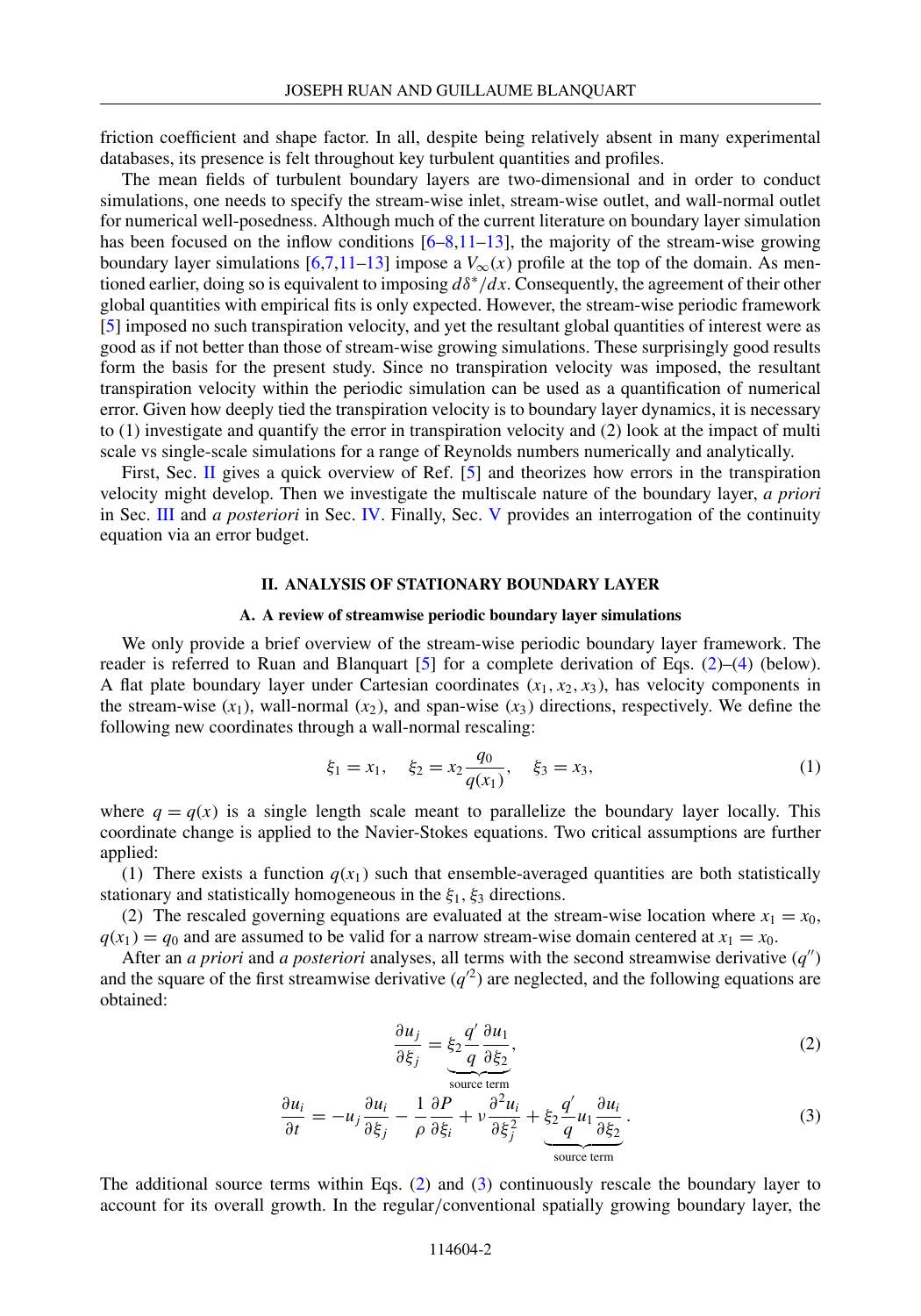<span id="page-2-0"></span>Reynolds shear stress in the stream-wise momentum equation is primarily balanced by the normal stress term in the outer layer. Similarly, in Eq. [\(3\)](#page-1-0), the Reynolds shear stress is likewise balanced by the source term in the outer layer. However, this source term is homogeneous in the stream-wise direction and thereby removes the stream-wise growth of the boundary layer.

Each of the source terms contain a ratio  $q/q$  owing to the coordinate change, and the term requires closure. Assumption 2 implies that the closure equation for *q* /*q* must simultaneously balance the time, span-wise, and stream-wise averaged continuity and momentum equations throughout the boundary layer. To satisfy this constraint, the following closure was directly derived from the wall-normal integrated mean continuity and stream-wise momentum equations:

$$
\frac{q'}{q} = \frac{\tau_w/\rho}{\int_0^\infty \left(u_{1,\infty}\langle u_1 \rangle_{\xi_1,\xi_3} - \langle u_1 u_1 \rangle_{\xi_1,\xi_3}\right) d\xi_2},\tag{4}
$$

where  $\tau_w = \rho v \langle \partial u_1 / \partial \xi_2 \rangle_{\xi_1, \xi_3} |_{\xi_2=0}$  is the wall shear stress,  $\rho$  is the density, v is the kinematic viscosity,  $u_{1,\infty}$  is the free-stream velocity, and  $\langle \cdot \rangle_{\xi_1,\xi_3}$  denotes averaging in the homogeneous stream-wise ( $\xi_1$ ) and span-wise ( $\xi_3$ ) directions. In practice, the simulation solves the governing equations with periodic stream-wise and span-wise directions, and the closure equation is calculated instant- aneously.

The solutions resulting from these simulations were found to produce global quantities in good agreement with established empirical and prior DNS values. The shape factor ( $H_{12} = \delta^*/\theta$ ) and skin-friction coefficient  $(C_f = 2\tau_w/\rho u_{1,\infty}^2)$  were within 0.4% and 1.6% of empirical fits [\[3,](#page-12-0)[14\]](#page-13-0), respectively, where  $\delta^*$  is the displacement thickness, and  $\theta$  is the momentum thickness. These global quantities were comparable to those of stream-wise growing boundary layer simulations. It should be noted that these simulations were conducted on domains an order of magnitude smaller than those of spatially growing simulations  $[6,13]$ .

#### **B. Wall-normal velocity profile**

The governing equations in Eqs.  $(2)$ – $(4)$  rely only on a single scaling. Because *q* broadly rescales the entire boundary layer and since the majority of the boundary layer is covered by the outer layer, it can be assumed that  $q$  is an outer-scale. This was confirmed in Ruan and Blanquart  $[5]$ and  $q'/q$  was found to be well-approximated by  $\frac{\theta'}{\theta}$ . However, in the near-wall region ( $x_2^+$  < 10), the relevant near-wall length scale is  $\delta_v = v / \sqrt{\tau_w / \rho}$ . One might expect the relevant source term to be proportional to  $\delta'_v/\delta_v$  rather than  $q'/q$ . One can show that this may lead to a discrepancy in the transpiration velocity profiles of growing and periodic boundary layers.

Consider the ensemble averaged continuity equation and its wall-normal integrated form

$$
\frac{\partial \overline{u}_2}{\partial \xi_2} = \xi_2 \frac{q'}{q} \frac{\partial \overline{u}_1}{\partial \xi_2},\tag{5}
$$

$$
\overline{u}_2(\xi_2) = \int_0^{\xi_2} \frac{q'}{q} \xi_2^* \frac{\partial \overline{u}_1}{\partial \xi_2^*} d\xi_2^*,
$$
\n(6)

where  $\frac{1}{2}$  $\frac{1}{2}$  $\frac{1}{2}$  defines ensemble-averaged quantities. Figure 1 compares the wall-normal velocity profiles between a stream-wise growing [\[13\]](#page-12-0) and periodic [\[5\]](#page-12-0) boundary layer at  $Re_{\delta^*} = 1460$ . Both profiles agree very well in the outer layer. The periodic profile overshoots the non-periodic profile in the inner layer and as a direct consequence, overshoots the final free stream value by about 5%. This result is consistent with the fact that the inner layer grows much more slowly than the outer layer and so the broadband use of *q* /*q* as a rescaling parameter throughout the boundary layer provides small inaccuracies in the transpiration velocity. A wall-normal varying value of *q* /*q* may be necessary to capture appropriately the evolution of  $u_{2,\infty}$ . Obtaining a wall-normal varying metric source term of  $q'/q$  would require rescaling the wall-normal coordinate by  $q^{ms}(x_1, x_2)$  instead of  $q(x_1)$ .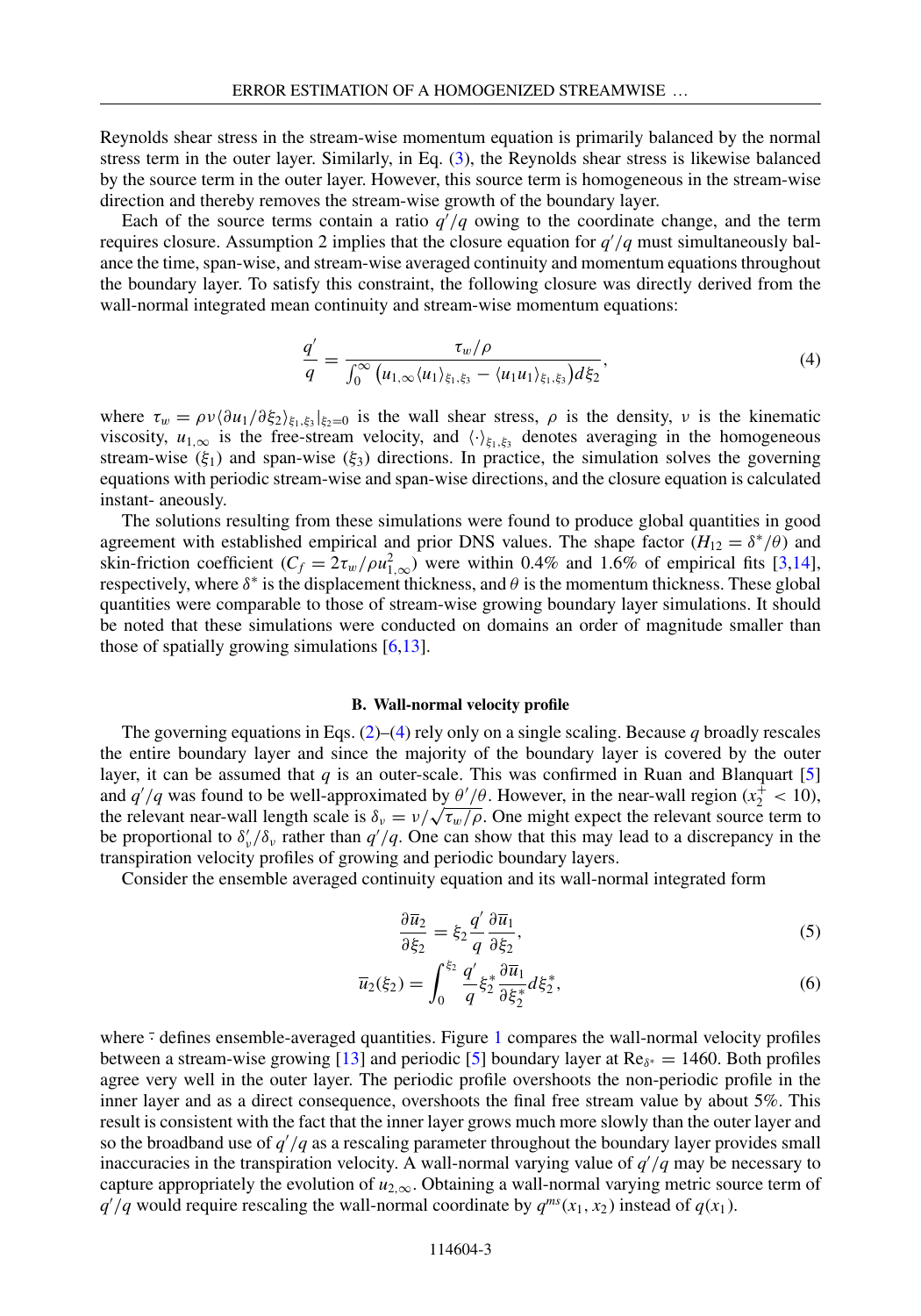<span id="page-3-0"></span>

FIG. 1. Profiles of normalized wall-normal velocity  $\overline{u}_2/u_{1,\infty}$  and for Re<sub>δ<sup>∗</sup></sub> = 1460. Colors: (red) streamwise developing DNS [\[15\]](#page-13-0), (blue) Periodic DNS [\[5\]](#page-12-0).

### **III.** *A PRIORI* **MULTISCALE ANALYSIS**

The current section analyzes the multiscale nature of the boundary layer and investigates the impact of multi-scale terms on the mean velocity profile.

# **A.** *A priori* **analytical multicale behavior**

The discussion in the previous section suggested that a rescaling by  $q^{ms} = q^{ms}(x_1, x_2)$  might be necessary to better capture stream-wise growth effects on the mean flow. For example, after applying a wall-normal rescaling by  $q^{ms}$  to  $\partial \langle u_1 \rangle_{x_3,t} / \partial x_1$ , one would expect the following relation:

$$
\frac{\partial \langle u_1 \rangle_{x_3,t}}{\partial x_1} = -\xi_2 \frac{q_x^{ms}}{q^{ms}} \frac{\partial \langle u_1 \rangle_{\xi_3,t}}{\partial \xi_2} \approx -x_2 \frac{q_x^{ms}}{q^{ms}} \frac{\partial \langle u_1 \rangle_{x_3,t}}{\partial x_2}.
$$
\n(7)

Boundary layer data from spatially growing DNS [\[13\]](#page-12-0) can be used to evaluate the LHS and RHS of Eq. (7) to extract a profile for  $q_x^{ms}/q^{ms}$ . Figure 2 compares the resulting extracted profiles against



FIG. 2. Normalized profiles of  $q_x^{ms}/q^{ms}$  extracted from Ref. [\[13\]](#page-12-0) for Re<sub> $\delta^*$ </sub> = 1460 (a), 3550 (b). Lines: (blue) δ\**q'* /*q* [Eq. [\(4\)](#page-2-0)]; (black) Extracted δ\**q*<sup>*ms</sup>* (*F*q. (7)]; (green) Blending δ\**q*<sup>*ms*</sup> (*F*qs. [\(17\)](#page-6-0), [\(19\)](#page-6-0)].</sup>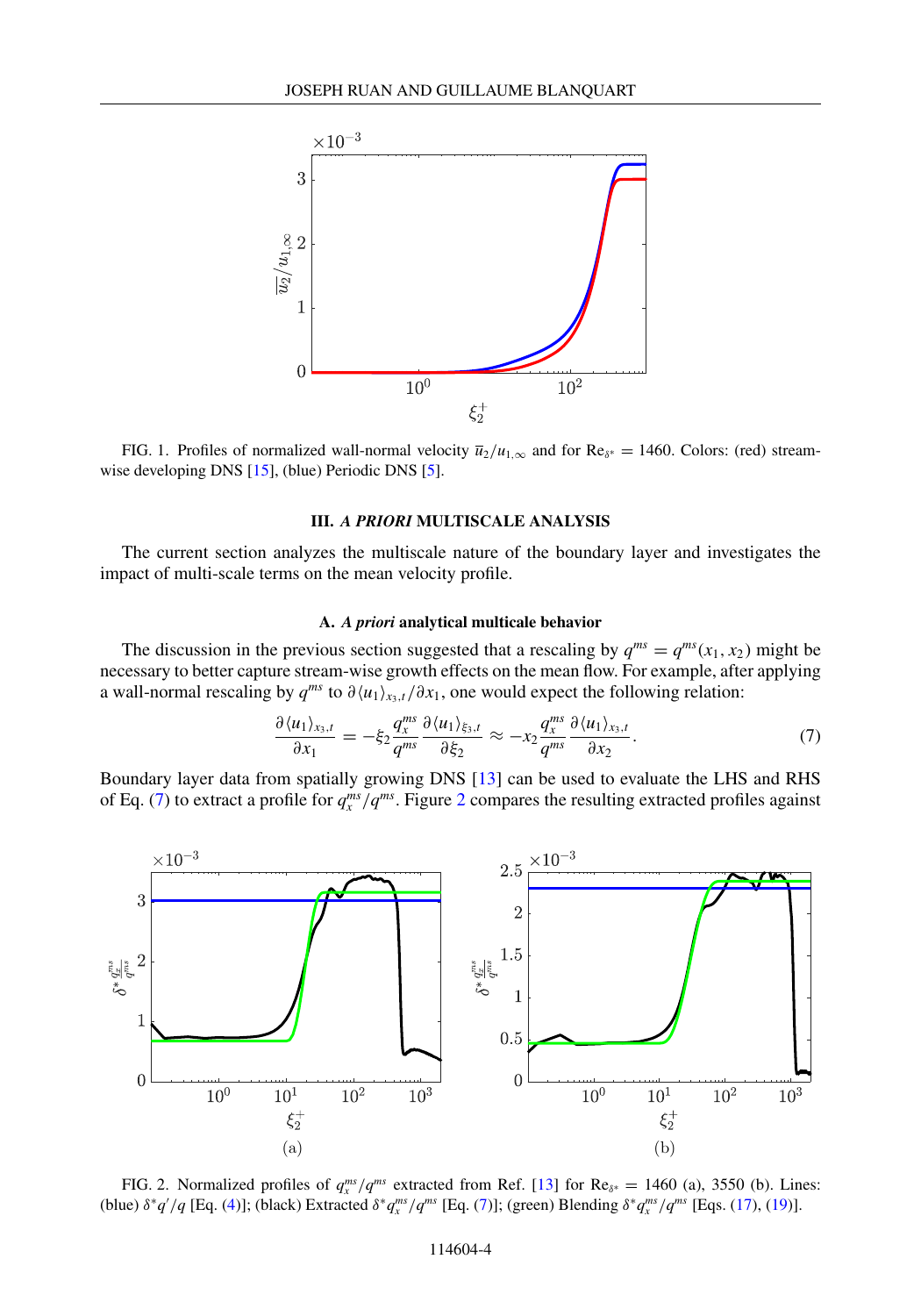<span id="page-4-0"></span>extracted values of  $q'/q$  using Eq. [\(4\)](#page-2-0) for two different Re<sub> $\delta^*$ </sub>. It is clear that  $q_x^{ms}/q^{ms}$  varies throughout the buffer and mesolayer, up to  $\xi_2^+ \approx 100$ . In both the near-wall region ( $\xi_2^+ < 10$ ), and in the outer layer ( $\xi_2/\theta \gtrsim 1$ ),  $q_x^{ms}/q^{ms}$  is approximately constant.

The near-wall plateau can be understood by invoking the law of the wall  $(u_1^+ \approx \xi_2^+$  for  $\xi_2^+$  < 10). The right- hand side of Eq. [\(7\)](#page-3-0) becomes

$$
\frac{q_x^{ms}}{q^{ms}} \xi_2 \frac{\partial \langle u_1 \rangle_{\xi_3,t}}{\partial \xi_2} = \frac{q_x^{ms}}{q^{ms}} \xi_2^+ \frac{\partial (u_1^+ u_\tau)}{\partial \xi_2^+} \approx \frac{q_x^{ms}}{q^{ms}} u_\tau \xi_2^+ = \xi_2 \frac{q_x^{ms}}{q^{ms}} \frac{\tau_w}{\mu},\tag{8}
$$

where inner scale notation has been used:  $u^+ = \langle u_1 \rangle_{\xi_3,t}/u_\tau$ ,  $\xi_2^+ = \xi_2/\delta_\nu$ ,  $u_\tau = \nu/\delta_\nu$ . A Taylor expansion of the LHS of Eq. [\(7\)](#page-3-0) around  $\xi_2 = 0$  yields

$$
-\frac{\partial \langle u_1 \rangle_{\xi_3,t}}{\partial x_1} \approx -\xi_2 \frac{\partial}{\partial x_1} \left( \frac{\partial \langle u_1 \rangle_{\xi_3,t}}{\partial \xi_2} \bigg|_{\xi_2=0} \right) = -\xi_2 \frac{\tau_w'}{\mu}.
$$
 (9)

Finally, Eq. [\(7\)](#page-3-0) simplifies to

$$
\left. \frac{q_x^{ms}}{q^{ms}} \right|_{\text{inner}} \approx -\frac{\tau_w'}{\tau_w} = -\frac{C_f'}{C_f} = 2\frac{\delta_v'}{\delta_v}.
$$
\n(10)

The outer plateau can be understood by using the law of the wake  $(u^+ = U^+ + f_0(\xi_2/\Delta))$ , for some universal profile  $f_o$ , where  $\Delta = \delta^* U^+_{\infty}$  is the Clauser thickness). The LHS of Eq. [\(7\)](#page-3-0) gives

$$
-\frac{\partial \langle u_1 \rangle_{\xi_3,t}}{\partial x_1} = -u'_\tau f_o + \frac{\Delta'}{\Delta} \frac{\xi_2}{\Delta} u_\tau f'_o \approx \frac{\Delta'}{\Delta} \frac{\xi_2}{\Delta} u_\tau f'_o,\tag{11}
$$

where  $|u'_\tau/u_\tau| \ll \Delta'/\Delta$  has been used to simplify the equation. The RHS of Eq. [\(7\)](#page-3-0) also gives

$$
\xi_2 \frac{q_s^{ms}}{q_s^{ms}} \frac{\partial \langle u_1 \rangle_{\xi_3,t}}{\partial \xi_2} = \frac{q_s^{ms}}{q_s^{ms}} \frac{\xi_2}{\Delta} u_\tau f'_o. \tag{12}
$$

Finally, Eq. [\(7\)](#page-3-0) simplifies to

$$
\left. \frac{q_x^{ms}}{q^{ms}} \right|_{\text{outer}} \approx \frac{\Delta'}{\Delta}.
$$
\n(13)

#### **B. Budget analysis of multiscale behavior**

The following analysis focuses on the effects of employing the wall-normal rescaling by  $q^{ms}(x_1, x_2)$  on the *u*-momentum equation in contrast to the effects of employing a constant wallnormal rescaling by  $q(x_1)$ .

The following governing equations are obtained after applying the same two assumptions of statistical homogeneity and a narrow stream-wise domain, and after applying the same order-of-magnitude simplifications (see Sec. [II A\)](#page-1-0):

$$
\frac{\partial u_i}{\partial \xi_i} = \xi_2 \frac{q_s^{ms}}{q^{ms}} \frac{\partial u_1}{\partial \xi_2},\tag{14}
$$

$$
\frac{\partial u_i}{\partial t} = -u_j \frac{\partial u_i}{\partial \xi_j} - \frac{1}{\rho} \frac{\partial P}{\partial \xi_i} + v \frac{\partial^2 u_i}{\partial \xi_j^2} + \xi_2 \frac{q_s^{ms}}{q_s^{ms}} u_1 \frac{\partial u_i}{\partial \xi_2}.
$$
(15)

An *a priori* analysis of the stream-wise momentum equation is now conducted. To do so, spanwise and temporal averages are applied to Eq.  $(15)$  to obtain

$$
\underbrace{\left\langle u_j \frac{\partial u_i}{\partial \xi_j} \right\rangle_{\xi_3,t}}_{\text{convective terms}} = \underbrace{v \frac{\partial^2 \langle u_i \rangle_{\xi_3,t}}{\partial \xi_j^2}}_{\text{viscous terms}} + \underbrace{\xi_2 \left\langle \frac{q_i^{ms}}{q^{ms}} u_1 \frac{\partial u_i}{\partial \xi_2} \right\rangle_{\xi_3,t}}_{\text{source term}}
$$
(16)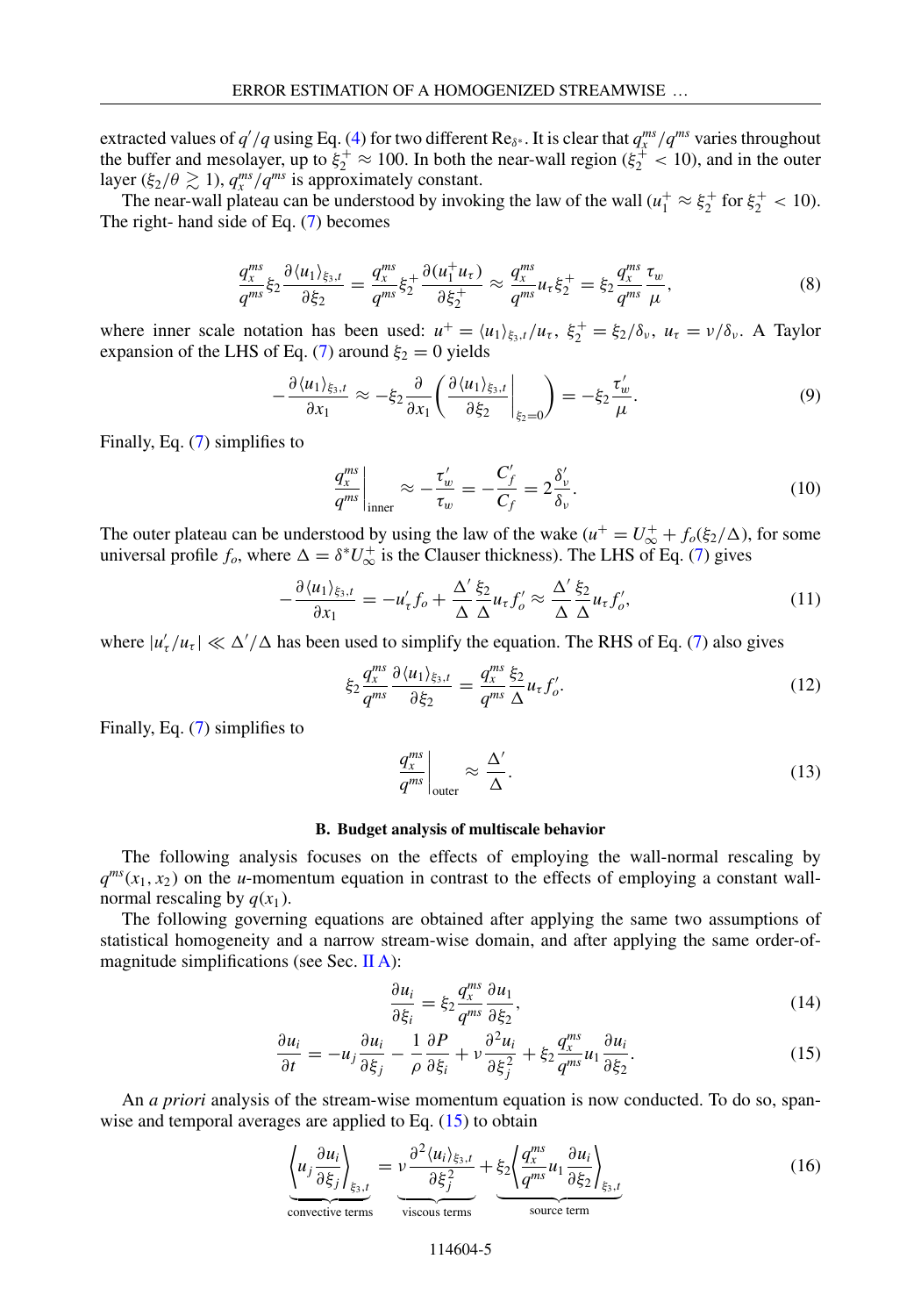<span id="page-5-0"></span>

FIG. 3. Streamwise momentum magnitude budget from DNS data (Ref. [\[13\]](#page-12-0)) at  $Re_{\delta^*} = 5600$ . Lines: (solid blue) Convective terms; (solid magenta) Viscous terms; (dashed black)  $|\langle \frac{q'}{q} \xi_2 u_1 \frac{\partial u_1}{\partial \xi_2} \rangle_{\xi_3,t}|$ ; (dashed cyan)  $|\langle \frac{q_x^{ms}}{q^{ms}} \xi_2 u_1 \frac{\partial u_1}{\partial \xi_2} \rangle_{\xi_3,t}|.$ 

A wall-normal budget of the stream-wise momentum equation is computed using DNS data [\[13\]](#page-12-0) at  $\text{Re}_{\delta^*} = 5600$  and the results are shown in Fig. 3. On the same budget, the original source term  $\langle \xi_2(q'/q)u_1 \partial_{\xi_2}(u_1) \rangle_{\xi_3,t}$  is shown for direct comparison against the new source term from Eq. [\(16\)](#page-4-0).

The original and new metric source terms agree very well in the outer layer and balance the Reynolds shear stress. As expected, they differ by a factor of  $\sim$ 4 in the inner layer. However, they both remain orders of magnitudes smaller than the convective and viscous terms. This observation is consistent with Klewicki *et al.* (2007) who noted that in the near wall region, the viscous and shear stress terms balance nearly completely.

In the near-wall region, the contribution of the multi-scale source term will always remain many orders of magnitude smaller than all other terms, regardless of Reynolds number. This is directly due to the slow growth rate of the flat-plate boundary layer (e.g., in the inner layer the source term is small). It can be shown that the viscous term scales like  $u_\tau^2/\delta_v$  in the inner layer. The multiscale metric term scales like  $u_\tau^2 q_x^{ms}/q^{ms}$ . Hence, the ratio of the multiscale metric term to the viscous term scales like  $\delta_v q_x^{ms}/q^{ms} \sim \delta_v'$ , which is monotonically decreasing with Reynolds number. Similarly, the single-scale metric term scales like  $u_\tau^2 q'/q$  and its ratio to the viscous term scales like  $\delta_\nu q'/q \approx$  $\delta_v \theta'/\theta \sim C_f / \text{Re}_\tau$ . This ratio is also monotonically decreasing with Reynolds number. In both cases, neither metric source term is significant in the near wall region with respect to the viscous term.

In summary, from an *a priori* point of view, it appears that implementing a multiscale rescaling function  $q_x^{ms}/q^{ms}$  should not provide significant benefits on the mean profile of stream-wise velocity. However, an *a posteriori* perspective is still needed to clarify impacts on other turbulent quantities.

#### **IV.** *A POSTERIORI* **ANALYSIS OF MULTISCALE SIMULATIONS**

In this section, simulations are performed using the a model for  $q_x^{ms}/q^{ms}$ . The key purpose of this section is to conduct an *a posteriori* analysis of multiscale effects.

#### **A. Fitted blending function**

Conducting *a posteriori* analyses requires imposing a functional form for  $q_x^{ms}/q^{ms}$  similar to methods used in Ref. [\[16\]](#page-13-0). Section [III A](#page-3-0) has shown that near the wall  $q_x^{ms}/q^{ms} \approx 2\delta_v'/\delta_v$ , and far from the wall,  $q_x^{ms}/q^{ms} \approx \Delta'/\Delta$ . To transition smoothly between the two regions, a one-parameter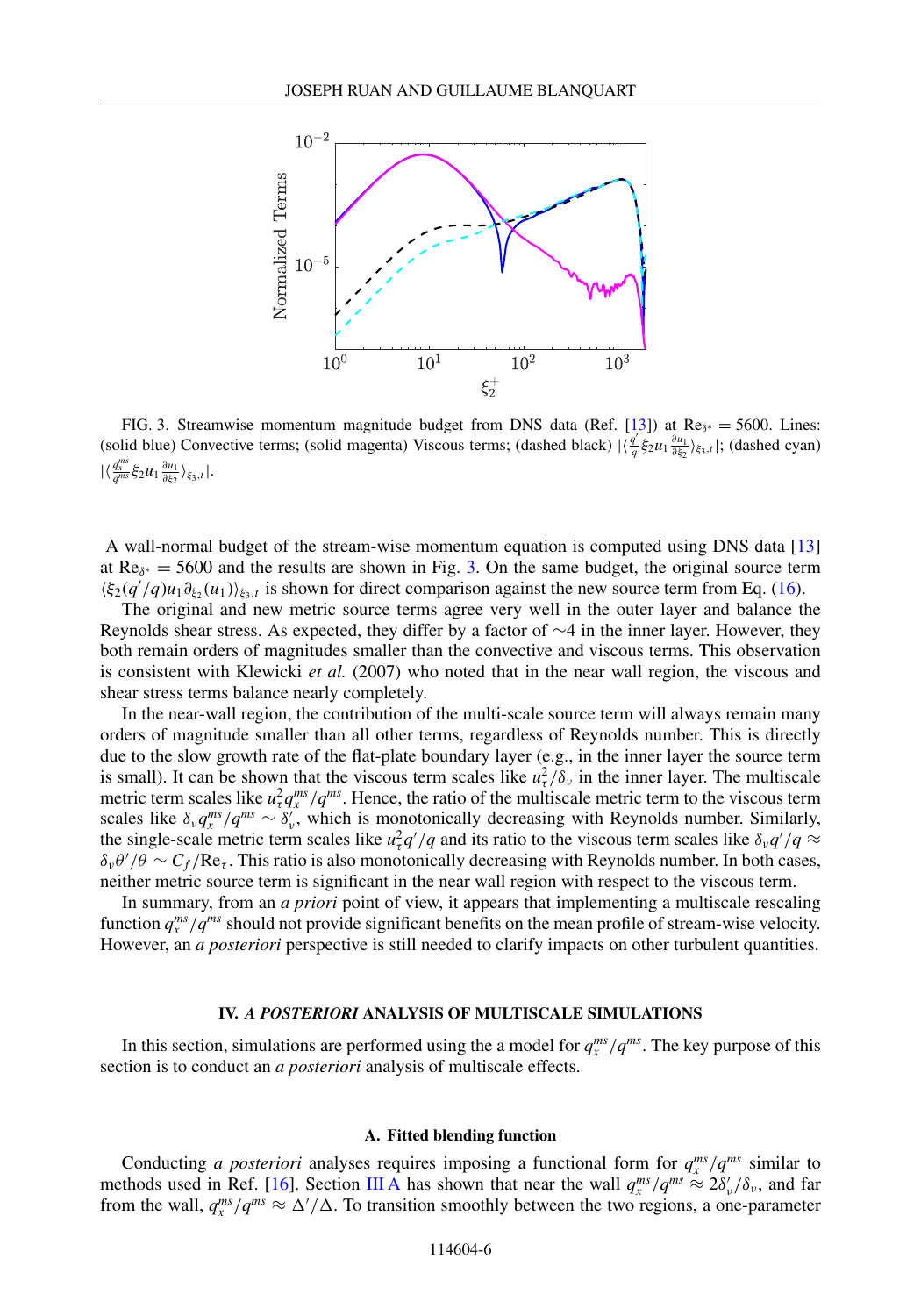| Dataset         | $Re_{s*}$ | Governing equations           | $Nx \times Ny \times Nz$    | Sample Time $\delta_{99}/u_{\tau}$ |
|-----------------|-----------|-------------------------------|-----------------------------|------------------------------------|
| BL1460*         | 1460      | Eqs. $(2)-(4)$                | $300 \times 120 \times 160$ | 30                                 |
| BL3550*         | 3550      | Eqs. $(2)$ – $(4)$            | $648 \times 230 \times 338$ | 15                                 |
| <b>BL1460MS</b> | 1460      | Eqs. $(14)$ , $(15)$ , $(19)$ | $300 \times 120 \times 160$ | 30                                 |
| <b>BL3550MS</b> | 3550      | Eqs. $(14)$ , $(15)$ , $(19)$ | $648 \times 230 \times 338$ | 15                                 |

<span id="page-6-0"></span>TABLE I. DNS parameters for the turbulent boundary layer simulation cases. \* indicates simulations taken from Ref. [\[5\]](#page-12-0).

smoothed step function is employed.

$$
\frac{q_x^{ms}}{q^{ms}} = \frac{\Delta'}{\Delta} g(\xi_2) + 2 \frac{\delta_v'}{\delta_v} [1 - g(\xi_2)] = \frac{\Delta'}{\Delta} \bigg[ g(\xi_2) + \frac{2(1 - g(\xi_2))}{\kappa u_{1,\infty}^+ + 1} \bigg],\tag{17}
$$

where the log-law has been used to relate  $\delta_v'/\delta_v$  to  $\Delta'/\Delta$ , the Kármán constant is approximated by  $\kappa = 0.41$ , and  $g(\xi_2)$  is a smooth step function defined by

$$
g(\xi_2) = \begin{cases} 0 & \xi_2^+ \le 10\\ 6r^5 - 15r^4 + 10r^3 & \xi_2 \in [10\delta_\nu, 0.1\delta_{99}],\\ 1 & \xi_2 \ge 0.1\delta_{99} \end{cases}
$$
(18)

where  $r = \ln(\xi_2^+/10)/\ln(0.1\delta_{99}/\delta_v)$ . Here, it has been assumed that the near-wall region extends up to  $10\delta_{\nu}$ , and the wake region extends down to 0.1 $\delta_{99}$ . Thus, Eq. (17) provides a closure equation for  $q_x^{ms}/q^{ms}$  in terms of  $\Delta'/\Delta$ .

To complete the closure for  $\Delta'/\Delta$ , the *u*-momentum and continuity equations were integrated in the wall-normal direction and then averaged in the statistically homogeneous directions ( $\xi_1, \xi_3$ ) to provide the following closure equation:

$$
\frac{\tau_w}{\rho} \frac{\Delta}{\Delta'} = \int_0^\infty \left[ g(\xi_2) + \frac{2(1 - g(\xi_2))}{\kappa u_{1,\infty}^+ + 1} \right] \xi_2 \frac{\partial}{\partial \xi_2} \left( \langle u^2 \rangle_{\xi_1, \xi_3, t} - \langle u \rangle_{\xi_1, \xi_3, t} u_{1,\infty} \right) d\xi_2. \tag{19}
$$

Overall, Eqs. (17)–(19) provide a fitted function to the actual  $q_x^{ms}/q^{ms}$  extracted via Eq. [\(7\)](#page-3-0). A comparison between the fitted and extracted profiles of  $q_x^{ms}/q^{ms}$  is shown in Fig. [2](#page-3-0) for Re $\delta^*$  = 1460 and 3550. The fit agrees very well with the extracted function in both the outer layer plateau all the way down to  $\xi_2^+ = 10$ . There is a 10% relative error in the outer layer plateau value for the lower Reynolds number comparison, but only a 3% relative error for the higher Reynolds number comparison. The inner layer plateau is also within 5%. This difference is primarily due to the use of the log-law for low Reynolds number flows and these differences are expected to decrease with increased Reynolds number.

It should be noted that Eq. (19) will be solved in real time for simulation purposes. Thus, the governing equations are completely closed.

#### **B. Simulation parameters and numerical methods**

The following cases were simulated and are summarized in Table I. Cases BL1460MS and BL3550MS solve Eqs. [\(14\)](#page-4-0) and [\(15\)](#page-4-0) with closure Eq. (19). All cases have periodic span-wise and streamwise boundary conditions, and have nonperiodic wall-normal directions. The bottom of the domain has a no-slip boundary condition, and a Neumann boundary condition is applied to the top of the computational domain. Mass conservation is conducted at the wall-normal outlet. Wall-normal integration of Eqs. [\(2\)](#page-1-0) and [14](#page-4-0) directly shows that any closure for  $q'/q$  and  $q_x^{ms}/q^{ms}$ , respectively, provides a value for  $u_{2,\infty}$ . Closure equations Eqs. [\(4\)](#page-2-0) and (19) are evaluated instantaneously at each time step of the simulation.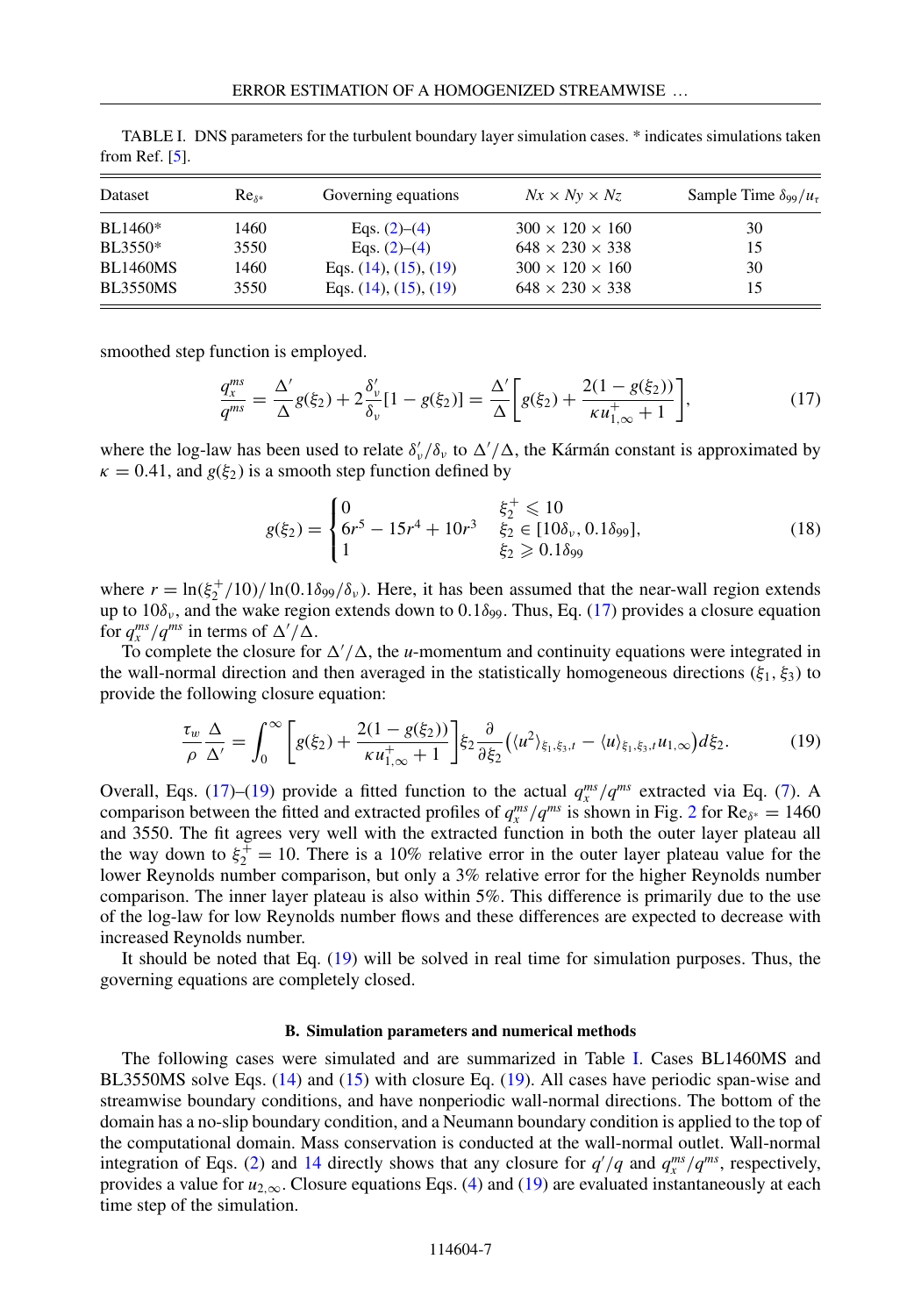<span id="page-7-0"></span>

FIG. 4. (a) Shape factor  $H_{12}$  as a function of Reynolds number  $\text{Re}_{\delta^*}$ . Solid line represents empirical fit by Ref. [\[3\]](#page-12-0), and dashed lines indicate  $\pm 1\%$ . (b) Skin-friction as a function of Re<sub>δ</sub>∗. Solid line represents the extended Coles-Fernholz relation with  $\kappa = 0.384, C = 3.3, D_0 = 182, D_1 = -2466$  [\[14\]](#page-13-0). Dashed lines indicate  $\pm 3\%$ . Symbols:  $\triangle$ (red) DNS [\[13\]](#page-12-0);  $\Box$  (green) Cases BL1460MS and BL3550MS (DNS); ◦ (blue) Cases BL1460 and BL3550 (DNS) [\[5\]](#page-12-0).

The domain size,  $(L_x, L_y, L_z)$ , is determined primarily by the sizes of large-scale motions (LSMs). Pressure fluctuations can extend to wall-normal heights of 2.4 $\delta_{99}$  [\[11\]](#page-12-0), setting the minimum requirement for wall-normal height. Consequently, we set our domain height to  $18\delta^* \sim 3\delta_{99}$ . We opt for a span-wise width of  $14\delta^* \sim 2.5\delta_{99}$ , since low-momentum streaks are approximately 0.5 $\delta_{99}$  in width [\[7,](#page-12-0)[17\]](#page-13-0). Finally, the LSMs corresponding to bulges or hairpin packets have a maximum stream-wise length of  $3\delta_{99}$  [\[18–22\]](#page-13-0); we opt for a domain of  $7\delta_{99}$  in stream-wise length. BL1460MS and BL3550MS have domain sizes identical to cases BL1460 and BL3550 in Ruan and Blanquart [\[5\]](#page-12-0). In general, the very-large-scale motions tend to have sizes much larger than the current simulation domain size [\[19\]](#page-13-0). However, as has been argued in shorter channel flow simulations Refs. [\[23,24\]](#page-13-0), these structures still exist in these smaller domains, and are just aliased onto smaller turbulent structures. For channel flow simulations, they ultimately have minimal effects on one-point statistics [\[23,24\]](#page-13-0).

The resolution is chosen so that the smallest turbulent structures can be resolved adequately. The stream-wise and span-wise grids are uniform with  $\Delta \xi_1^+ = 9$  and  $\Delta \xi_3^+ = 6$ , which is comparable to the resolution parameters of Orlu *etal.* [\[13\]](#page-12-0) ( $\Delta \xi_1^+ \approx 8.5$ ,  $\Delta \xi_3^+ \approx 4$ ). The wall-normal domain uses a hyperbolic stretching with eight points in the viscous sublayer,  $(\xi_2^+ < 5)$ , with  $\Delta \xi_{2,\text{min}}^+ \approx 0.3$ . This is comparable to the wall-normal resolution of Orlu *et al.* [\[13\]](#page-12-0) who had 10 points in the viscous sublayer at their lowest Reynolds number.

The governing equations are solved using NGA [\[25\]](#page-13-0). The numerical code solves the conservative-variable formulation of the low-Mach Navier-Stokes equations with staggered finite difference operators. It uses a fractional step method to enforce continuity and is fully secomd order in time and second order in space.

# **C. Simulation results**

Figure 4 compares calculated skin-friction coefficients and shape factors from simulations BL1460MS and BL3550MS against those from single-scale simulations values [\[5\]](#page-12-0), growing simulations  $[13]$ , and empirical fits  $[3,14]$  $[3,14]$ . The multiscale simulations have shape factors that are within 0.1% of the single-scale values and are within 0.4% of the stream-wise growing DNS values. The multiscale skin-friction coefficients are within 0.6% of the single-scale values and are within 2% of the stream-wise growing DNS values. The multiscale simulation shape factor and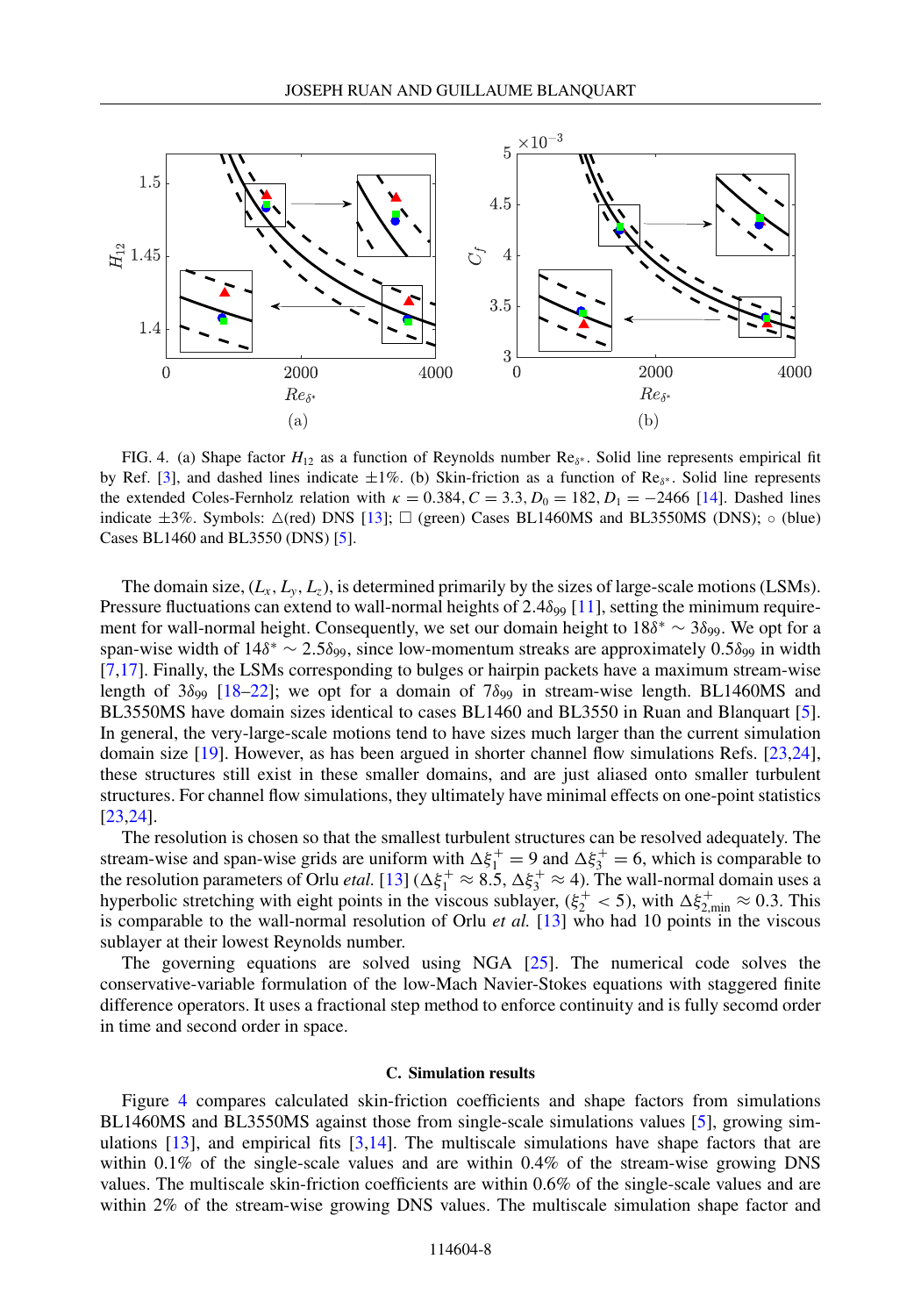<span id="page-8-0"></span>

FIG. 5. (a)  $u_1^+$  (b)  $u_{1,\text{rms}}^+$  (c)  $-u_1'^+ u_2'^+$  (d)  $u_2^+$  vs  $\xi_2^+$  for Re<sub> $\delta^*$ </sub> = 1460, 3550. Legend: (red) DNS [\[13\]](#page-12-0); (blue) Single-scale cases BL1460, BL3550 [\[5\]](#page-12-0); (green) Multiscale DNS cases BL1460MS and BL3550MS;  $\Box$  (black) [\[13\]](#page-12-0) experimental data.

skin-friction coefficient both remain well within 0.5% and 2.2% of the corresponding empirical values, respectively. More importantly, the differences between the single-scale and multiscale simulation results are significantly less than between either and the growing simulation results.

Figure 5 shows the inner-scaled mean stream-wise velocity profiles of the different Reynolds number simulation results in contrast with those of Ref. [\[13\]](#page-12-0), which had a stream-wise growing boundary layer, and the single-scale simulation results of Ruan and Blanquart [\[5\]](#page-12-0). The good agreement of shape factors and skin-friction coefficients directly implies good agreement of the mean stream-wise velocity profiles for both  $Re_{\delta^*} = 1460$  and 3550. The normalized Reynolds stress and rms profiles are also plotted in Fig. 5. The near-wall peak at  $\xi_2^+ \approx 15$  and the general good agreement in the wake confirm that the multiscale rescaling effects appear to be minimal on both the measured quantities of mean stream-wise velocity and rms. Differences in the mean wall-normal velocity profile do have an impact on the behavior of the Reynolds shear stress and second-order statistics. In the mean stream-wise momentum balance, an increased source term directly corresponds to an increased Reynolds shear stress. Similar conclusions have been pointed out in Ref. [\[26\]](#page-13-0). The differences in secondorder statistics are within 5% across the boundary layer, and the impact appears to decrease with increasing Reynolds number. Overall, the multiscale variance profiles are consistently larger than their single-scale counterparts.

Figure  $5(d)$  shows the wall-normal velocity profiles. There is marked improvement in both the near-wall behavior and free-stream value. Specifically,  $u_{2,\infty}^+$  varies by about 5% between the multiscale and single-scale cases, and the near wall behavior has a relative deviation of 3% between the multiscale and single-scale cases as well. The deviation between the single-scale simulation and multiscale simulation decreases with increasing Reynolds number. From Fig. 5, it can be extrapolated that with the multiscale correction, the mean wall-normal velocity profile decreases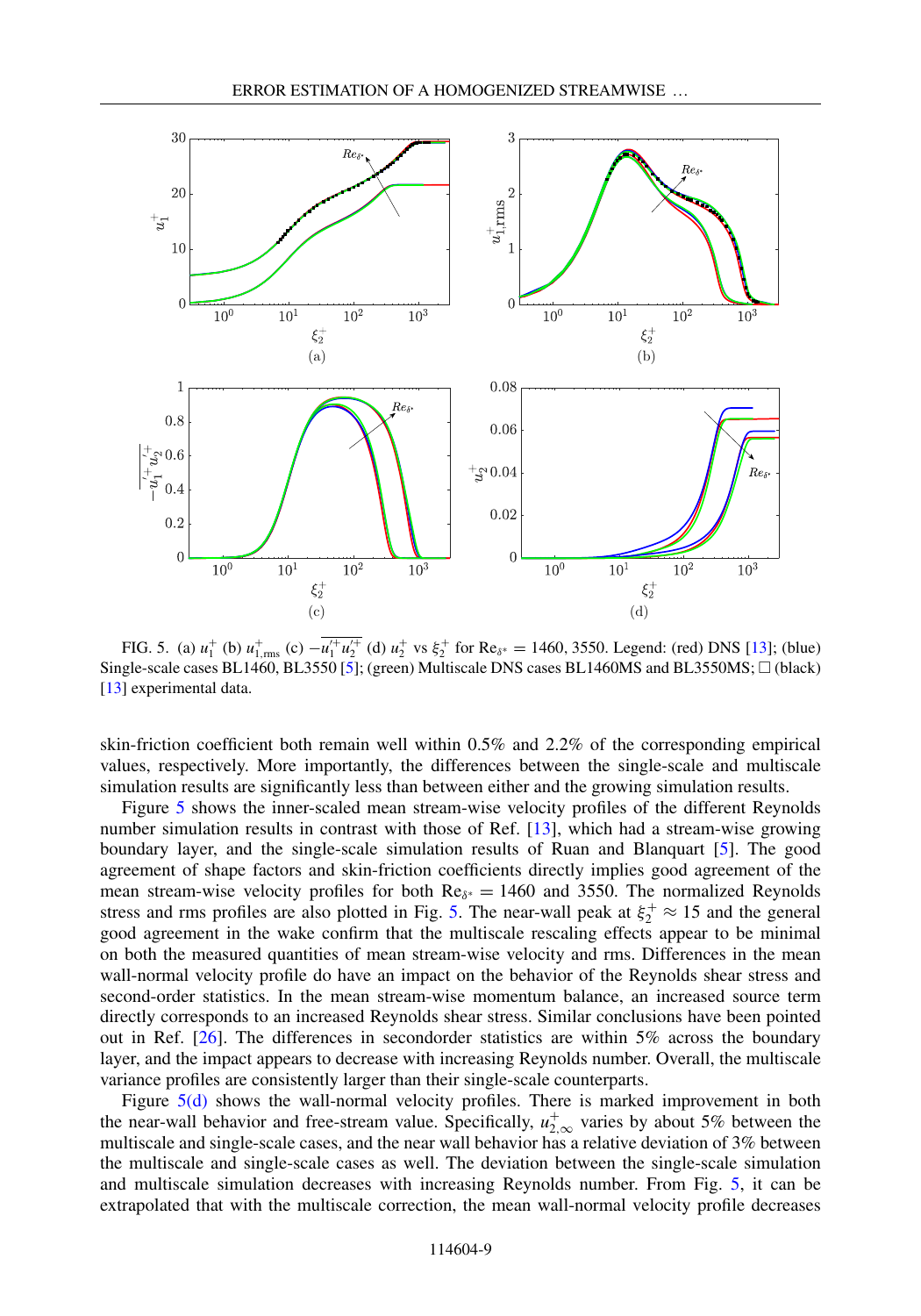<span id="page-9-0"></span>in magnitude, which corresponds to an increase in magnitude of the second-order statistics. Asymptotically, as  $\text{Re}_{\tau} \to \infty$ , the inner layer vanishes, and thus the wall-normal region where  $q_x^{ms}/q^{ms} \ll q'/q$  is small. Consequently, as the mean wall-normal velocity profile is an integration of  $q_x^{ms}/q^{ms}\xi_2\partial\bar{u}_1/\partial\bar{\xi}_2$ , the differences between the multi-scale and single scale  $\bar{u}_2$  are expected to vanish asymptotically.

The variance and wall-normal velocity profiles are dependent on the choice of the parameters fit used in Eq. [\(17\)](#page-6-0). Specifically, the value of  $q_x^{ms}/q^{ms}$  in the near-wall region is inversely proportional to the value of  $\kappa$ . Consequently, with increasing  $\kappa$ , the source term in continuity is increased in magnitude in the inner layer and thus, following arguments made in Sec. [II B,](#page-2-0) the wall-normal velocity profile in the outer layer and the overall transpiration velocity will be larger in magnitude. Based on Fig. [5,](#page-8-0) increases in mean wall-normal velocity profiles correspond to decreases in secondorder statistics magnitude. Overall, with increasing values of  $\kappa$ , one expects decreasing magnitudes of the second-order statistics.

#### **V. DISCUSSION OF REYNOLDS NUMBER CONTRIBUTION**

#### **A. Reynolds number dependence**

Classical descriptions of the boundary layer require two different scalings for the inner and outer layers [\[27\]](#page-13-0). To avoid the controversy of suggesting what velocity and length scales are involved [\[28,29\]](#page-13-0), we will appeal to analysis via nondimensional groups. For flat plate boundary layers, the ensemble-averaged mean stream-wise velocity is given by

$$
\frac{\overline{u}_1}{u_{1,\infty}} = f\left(\frac{x_2}{q}, \text{Re}_q\right).
$$
 (20)

Consequently, the stream-wise derivative is given by

$$
\frac{\partial \overline{u}_1}{\partial x_1} = -x_2 \frac{q'}{q} \frac{\partial \overline{u}_1}{\partial x_2} + \frac{q'}{q} \text{Re}_q \frac{\partial \overline{u}_1}{\partial \text{Re}_q}.
$$
\n(21)

Note that the last term in Eq. (21) is omitted in Eq. [\(2\)](#page-1-0) as a consequence of Assumption 1. Correspondingly, Eq. [\(2\)](#page-1-0)–[\(4\)](#page-2-0) lack any Reynolds number partial terms. Note that the neglecting of *explicit* Reynolds number partial derivative terms does not remove the Reynolds number dependence of the mean quantities, i.e., the viscous terms still provide an *implicit* dependence on the Reynolds number. The evolution of the shape and skin-friction coefficient (see Fig. [4\)](#page-7-0) are illustrative examples of this Reynolds number dependence. The good agreement of the global quantities intuitively implies that the exclusion of the Reynolds number partial terms has a negligible impact on the mean stream-wise velocity for the current range of Reynolds numbers. However, it is unclear if this result persists for high  $\text{Re}_{\delta^*}$ .

The "error" term is a consequence of zero pressure gradient boundary layer flow relying on two distinct length-scales. Specifically, the second key, near-wall, non-dimensional group is Re*q*. For exactly parallel boundary layer flow (sink flow), the flow is dependent exactly on a single-length scale:  $\delta_{99}$ . In this case, the imposed nondimensionalized pressure gradient is the key nondimensional group. In this case, the "error" term is exactly zero and the HNSE exactly follow sink flow behavior provided appropriate boundary conditions and pressure gradient terms are retained.

The objective is to determine the magnitude of this "error" term over a large range of Reynolds numbers and compare its magnitude to that of the source term. First, we start by recognizing that the source term in the continuity equation and in Eq.  $(21)$  is nothing more than the log-indicator function  $\Psi = x_2 \partial \overline{u}_1/\partial x_2$  rescaled by *q'* /*q*. It can be computed easily from any DNS data. Figure [6\(a\)](#page-10-0) presents the rescaled source term calculated from various DNS and experimental databases [\[5,6,13\]](#page-12-0) for  $\text{Re}_{\theta} = 4000$ . All curves feature two peaks: one in the inner and one in the outer layer. Overall,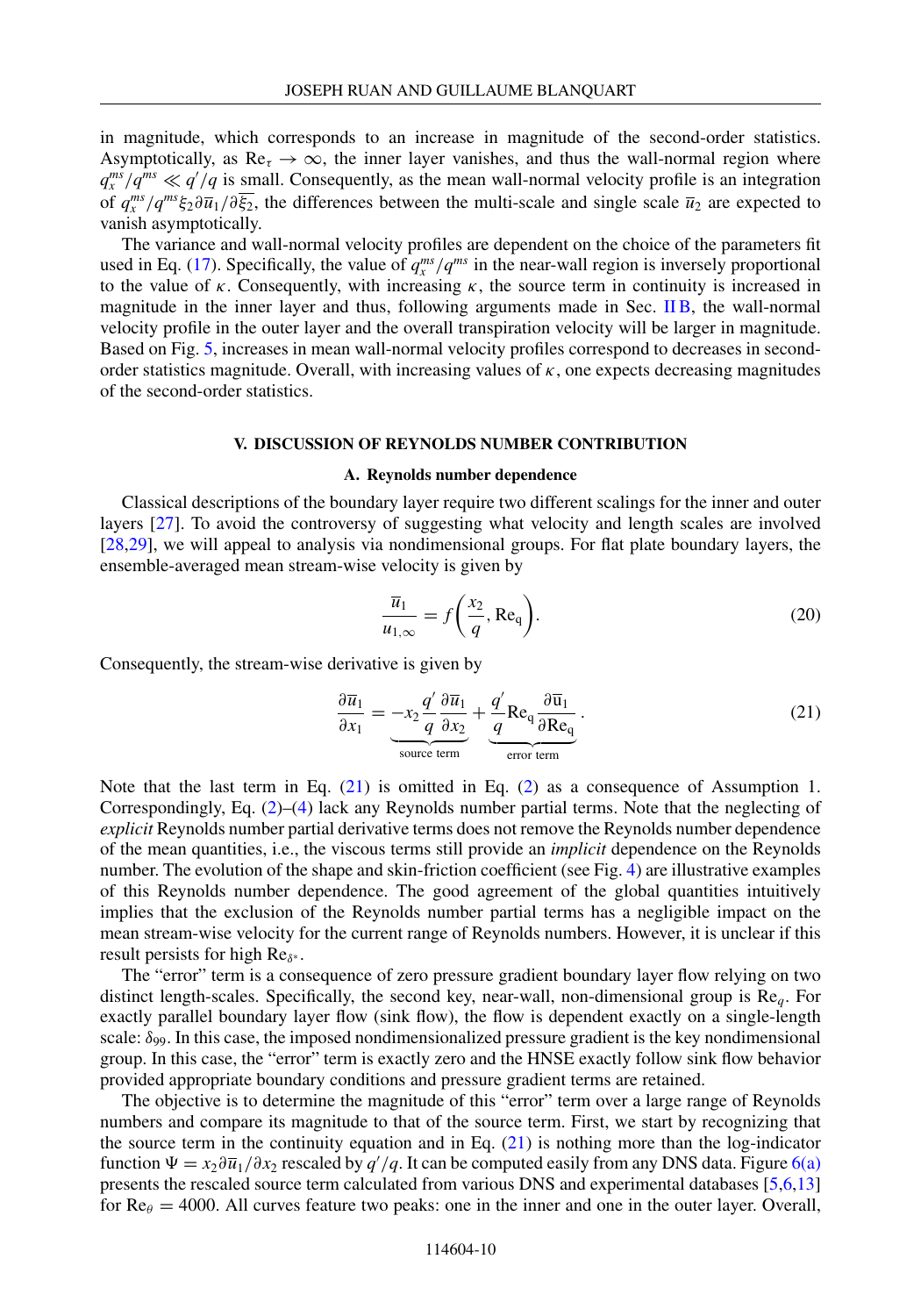<span id="page-10-0"></span>

FIG. 6. (a) Scaled source term  $\Psi/U_{\infty} = x_2 \partial (\overline{u}_1/u_{1,\infty})/\partial x_2$  (b) "error" term  $\text{Re}_{\theta} \partial (\overline{u}_1/u_{1,\infty})\partial \text{Re}_{\theta}$  at  $\text{Re}_{\theta} \approx$ 4000. Symbols indicate experiments. Colors: (black) Composite fit at  $\text{Re}_{\theta} \approx 4000$ . [\[3\]](#page-12-0); (magenta) [\[6\]](#page-12-0); (blue) [\[5\]](#page-12-0); (red) [\[13\]](#page-12-0).

there is good agreement between experimental and DNS profiles, with the experimental values featuring scatter near the wall due to resolution [\[13\]](#page-12-0).

The "error" term can be extracted from stream-wise growing boundary layers using Eq. [\(21\)](#page-9-0). Unfortunately, experimental data for this particular quantity are not available. Similarly, the "error term" is also not immediately accessible from single-scale periodic simulations. The resulting profiles are shown in Fig. 6(b). Both profiles agree on a near-wall peak and its location, and show only small deviations on its magnitude. Further from the wall, the extracted profiles are close to zero and are very noisy. From Eq. [\(21\)](#page-9-0), the low magnitude of the "error" term in the outer layer indicates that the majority of the stream-wise variation of  $\overline{u_1}$  is captured by the source term. Since  $q \approx \theta$  is an outer scale, and since the source term describes the growth of the boundary layer due to the growth of  $q$ , it is expected that the source term should capture most of the stream-wise variation of the outer layer. In contrast, the relatively large magnitude of the "error" term in the inner layer indicates that the majority of the stream-wise variation of  $\overline{u_1}$  in the inner layer is not captured by the source term. This is consistent with the results shown in Fig. [2.](#page-3-0) It was found that the metric term  $q'/q$  overshoots the actual value of  $2\delta_v'/\delta_v$ . Because the source term and "error" term have opposite signs in Eq. [\(21\)](#page-9-0), it can be understood that in the inner layer, the source term overestimates the actual stream-wise variation and the "error" term accounts for the overshoot. One could conclude that the effect of the "error" term is primarily concentrated in the inner layer.

To extrapolate these results to higher Reynolds numbers, we turn to a composite fit [\[3\]](#page-12-0). The log indicator function is extracted from composite fit profiles and compared to the experimental and numerical profiles. There is good agreement throughout the inner and outer layers. The composite fit overshoots the outer layer peak magnitude by ∼5%, and this may be due to low-Reynolds number effects. Overall, the composite fit agrees with experimental and DNS results quite satisfactorily. Similarly, the composite fit is used to compute the "error" term and the resulting profile is shown in Fig. 6(b). Once again, the profile agrees with the extracted DNS profiles on the location of the inner peak at  $x_2/\theta \approx 0.1$ . They only differ in the peak value by 16%.

The "error" term is plotted over a range of Reynolds numbers in Fig.  $7(a)$ . The magnitude of the term decreases slowly with increasing Reynolds number (a factor of 2 from  $Re_\theta = 10^3$ to  $\text{Re}_{\theta} = 10^8$ ) and the peak appears to be fixed within the inner layer. Consequently, it will be admittedly difficult to completely capture the mean streamwise velocity gradient  $\frac{\partial \overline{u}_1}{\partial x_1}$  in a point-wise fashion. However, in Sec. [V B,](#page-11-0) we will explore how this error term affects wall-normal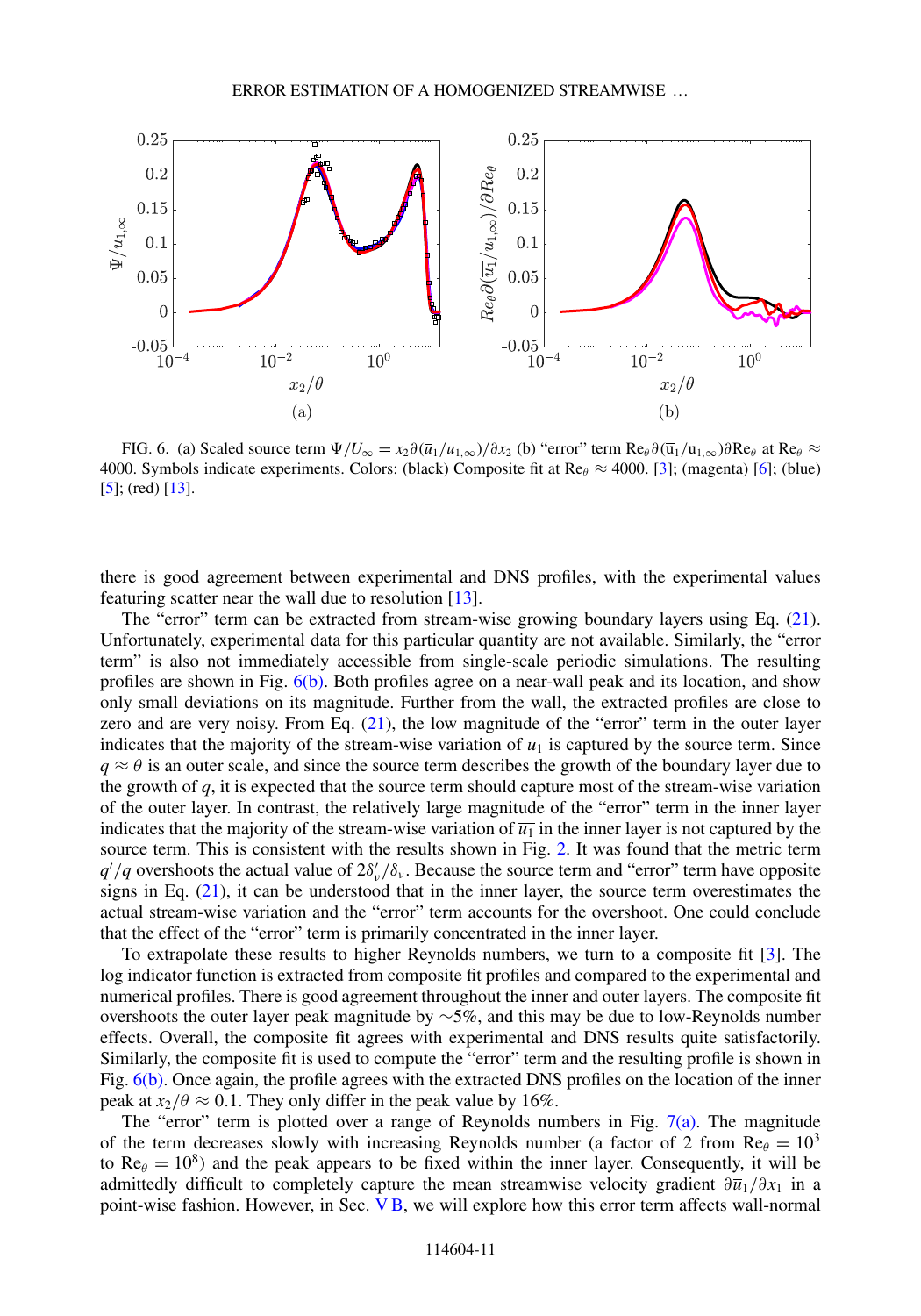<span id="page-11-0"></span>

FIG. 7. (a) "Error" term Re $\theta$ ∂( $\overline{u}_1/u_1_{\infty}$ )∂Re $\theta$ , and (b) scaled source term  $\Psi/u_1_{\infty} = x_2 \partial(\overline{u}_1/u_1_{\infty})/\partial x_2$ , predicted with the composite fit [\[3\]](#page-12-0), for a range of Re $\theta = 10^3 - 10^8$ .

integrated quantities. For comparison, the source term contribution is plotted in Fig. 7(b) for the same series of Reynolds numbers.

### **B. Global quantities**

The previous Reynolds number dependence of the mean velocity profiles can be expressed by analyzing the differences between the solutions to the original Navier-Stokes equations and the solutions to Eqs.  $(2)$ – $(4)$ . One can equivalently subtract the ensemble average of Eq.  $(2)$  from Eq. [\(21\)](#page-9-0) and evaluate at  $x_1 = x_0$  to obtain

$$
x_2 \frac{\partial (\overline{u}_1 - \overline{u}_1^*)}{\partial x_2} - \frac{q}{q'} \frac{\partial (\overline{u}_2 - \overline{u}_2^*)}{\partial x_2} = \frac{\partial \overline{u}_1}{\partial \text{Re}_q} \bigg|_{x_0} \text{Re}_q,
$$
 (22)

where  $q'/q$  has been divided out and asterisks denote solutions to the transformed governing equations. Stated differently, the difference between the solutions to the Cartesian  $(\overline{u}_1, \overline{u}_2)$  and transformed governing equations  $(\bar{u}_1^*, \bar{u}_2^*)$  is given by the Reynolds number derivative of the mean velocity profile. Equation (22) can now be used to investigate the impact of this "error" term onto global quantities like the skin-friction coefficient and shape factor.

Integrating Eq. (22) in the wall-normal direction and dividing by  $\theta$  gives

$$
\underbrace{H_{12}-H_{12}^*}_{H_{12}\text{ Error}}-\frac{1}{q'u_{1,\infty}}(u_{2,\infty}-u_{2,\infty}^*)=\int_0^\infty \text{Re}_\theta \frac{\partial \overline{u_1}/u_{1,\infty}}{\partial \text{Re}_\theta}\bigg|_{x_0}d\bigg(\frac{x_2}{\theta}\bigg)=\underbrace{-\text{Re}_\theta \frac{\partial H_{12}}{\partial \text{Re}_\theta}}_{\text{"Error" Term}}.\tag{23}
$$

To leading order of  $\ln(Re_\theta)$ , the shape factor in the limit of large Reynolds number is approximated by  $H_{12} - 1 \sim 7.11 \kappa \ln(Re_\theta)^{-1}$  [\[14\]](#page-13-0). The RHS of Eq. (23) can then be approximated as

$$
-Re_{\theta} \frac{\partial H_{12}}{\partial Re_{\theta}} \sim 7.11 \kappa \ln(Re_{\theta})^{-2}.
$$
 (24)

For cases BL1460 and BL3550, this "error" term is nearly 6% of the shape factor value. Since the relative error in shape factors from the single-scale simulations  $[5]$  was less than 1%, one can conclude that the majority of the "error" term is instead balanced by the second term on the LHS of Eq. (23). This second term describes a difference in transpiration velocities. For cases BL1460 and BL3550, it can be seen from Fig.  $5(d)$  that the transpiration velocities of the single-scale simulations was greater than that of the growing simulation by at most 5%. The error in the transpiration velocity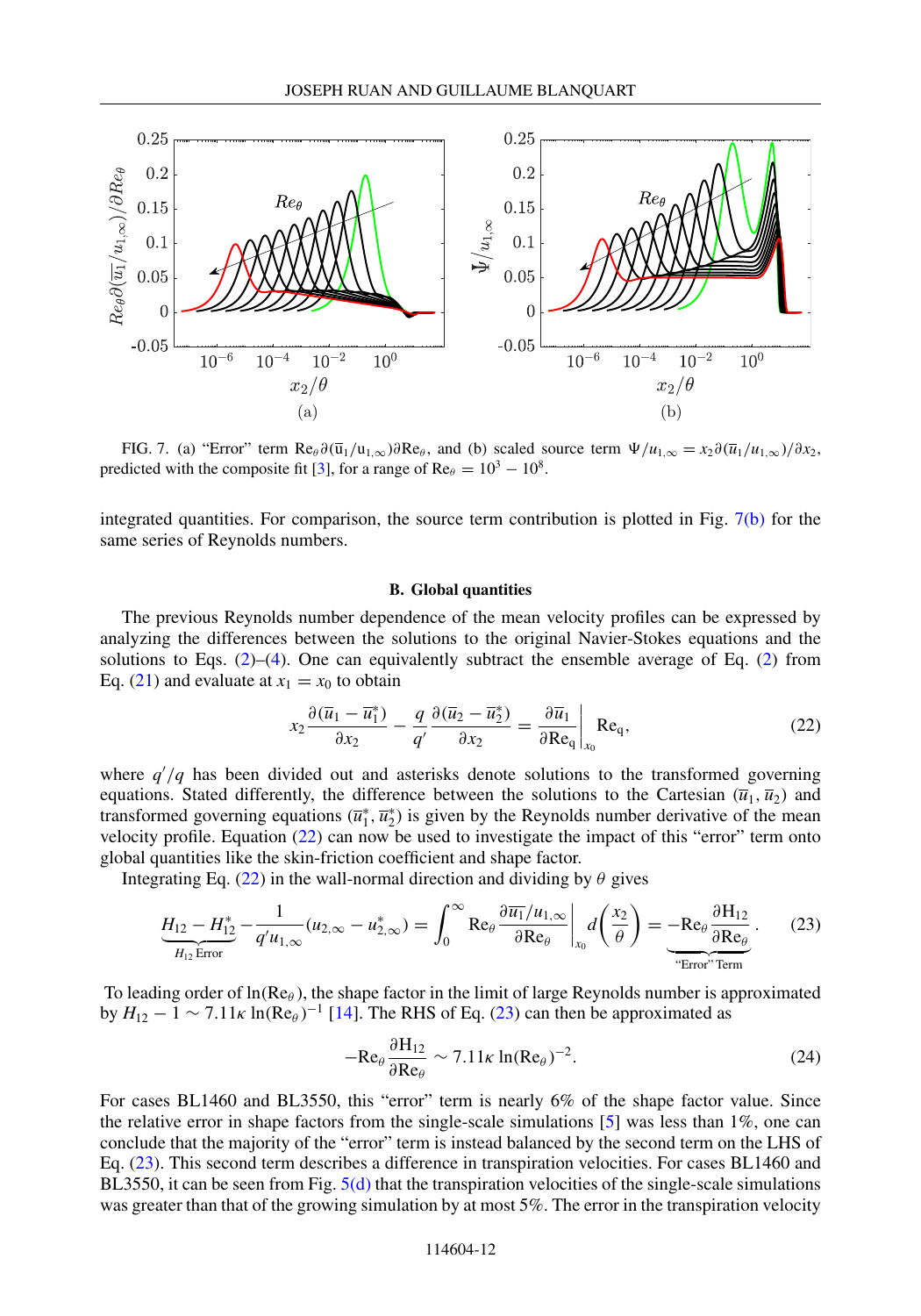<span id="page-12-0"></span>to leading order of Re monotonically decays with the log of the Reynolds number. For experimental Reynolds numbers, the agreement in shape factor is only expected to improve.

# **VI. CONCLUSION**

In this work, we investigated the transpiration velocity of single-scale periodic simulations. Unlike other simulations of turbulent boundary layers, the single-scale periodic boundary layer simulation does not impose a transpiration velocity. In this way, the transpiration velocity characterizes the numerical error in the stream-wise periodic simulation. More specifically, after integrating continuity, the transpiration velocity error was primarily caused by a difference in inner and outer layer growth rates. A second stream-wise periodic numerical framework was formulated to account for the differing layer growth rates. Doing so required generating a fit to a smooth transition from  $2\delta_v/\delta_v$  in the inner layer to  $\Delta'/\Delta$  in the outer layer. Under this framework, we verified that the transpiration velocity improved from at most 5% to 1% but the remaining mean and turbulent intensities were virtually unchanged. The stream-wise periodic simulations appears insensitive to the transpiration velocity, and the "improved" numerical framework may be superfluous.

Finally, through an error budget of the mean continuity equation, the errors in the mean continuity equation must manifest either as errors in the shape factor or as errors in the transpiration velocity. Based on low Reynolds number results, the former error is orders of magnitude smaller than the latter error. Furthermore, using a composite fit [3], it can be shown that this error vanishes with increasing Reynolds number. Thus it can be concluded that for larger and more practical Reynolds numbers, the use of single-scale stream-wise periodic simulations remains robust.

- [7] [J. H. Lee and H. J. Sung, Very-large-scale motions in a turbulent boundary layer,](https://doi.org/10.1017/S002211201000621X) J. Fluid Mech. **673**, 80 (2011).
- [8] T. S. Lund, X. Wu, and K. D. Squires, Generation of turbulent inflow data for spatially-developing boundary layer simulations, [J. Comput. Phys.](https://doi.org/10.1006/jcph.1998.5882) **140**, 233 (1998).
- [9] T. Wei and J. Klewicki, Scaling properties of the mean wall-normal velocity in zero-pressure-gradient boundary layers, Phys. Rev. Fluids **1**[, 082401\(R\) \(2016\).](https://doi.org/10.1103/PhysRevFluids.1.082401)
- [10] [P. Kumar and K. Mahesh, Simple model for mean stress in turbulent boundary layers,](https://doi.org/10.1103/PhysRevFluids.6.024603) Phys. Rev. Fluids **6**, 024603 (2021).
- [11] M. P. Simens, J. Jiménez, S. Hoyas, and Y. Mizuno, A high-resolution code for turbulent boundary layers, [J. Comput. Phys.](https://doi.org/10.1016/j.jcp.2009.02.031) **228**, 4218 (2009).
- [12] P. Schlatter, R. Örlü, Q. Li, G. Brethouwer, J. H. M. Fransson, A. V. Johansson, P. H. Alfredsson, and D. S. Henningson, Turbulent boundary layers up to Re = [2500 studied through simulation and experiment,](https://doi.org/10.1063/1.3139294) Phys. Fluids **21**, 051702 (2009).
- [13] R. Örlü and P. Schlatter, Comparison of experiments and simulations for zero pressure gradient turbulent boundary layers at moderate Reynolds numbers, Exp. Fluids **54**[, 1547 \(2013\).](https://doi.org/10.1007/s00348-013-1547-x)

<sup>[1]</sup> [M. de Silva, N. Hutchins, and I. Marusic, Uniform momentum zones in turbulent boundary layers,](https://doi.org/10.1017/jfm.2015.672) J. Fluid Mech. **786**, 309 (2015).

<sup>[2]</sup> N. Hutchins and I. Marusic, Evidence of very long meandering features in the logarithmic region of turbulent boundary layers, [J. Fluid Mech.](https://doi.org/10.1017/S0022112006003946) **579**, 1 (2007).

<sup>[3]</sup> P. A. Monkewitz, K. A. Chauhan, and H. M. Nagib, Self-consistent high-Reynolds-number asymptotics for zero-pressure-gradient turbulent boundary layers, Phys. Fluids **19**[, 115101 \(2007\).](https://doi.org/10.1063/1.2780196)

<sup>[4]</sup> W. J. Baars, N. Hutchins, and I. Marusic, Reynolds number trend of hierarchies and scale interactions in turbulent boundary layers, [Philos. Trans. R. Soc. A](https://doi.org/10.1098/rsta.2016.0077) **375**, 20160077 (2017).

<sup>[5]</sup> J. Ruan and G. Blanquart, Direct numerical simulations of a statistically stationary streamwise periodic boundary layer via the homogenized Navier-Stokes equations, [Phys. Rev. Fluids](https://doi.org/10.1103/PhysRevFluids.6.024602) **6**, 024602 (2021).

<sup>[6]</sup> J. A. Sillero, J. Jiménez, and R. D. Moser, One-point statistics for turbulent wall-bounded flows at reynolds numbers up to 2000, Phys. Fluids **25**[, 105102 \(2013\).](https://doi.org/10.1063/1.4823831)